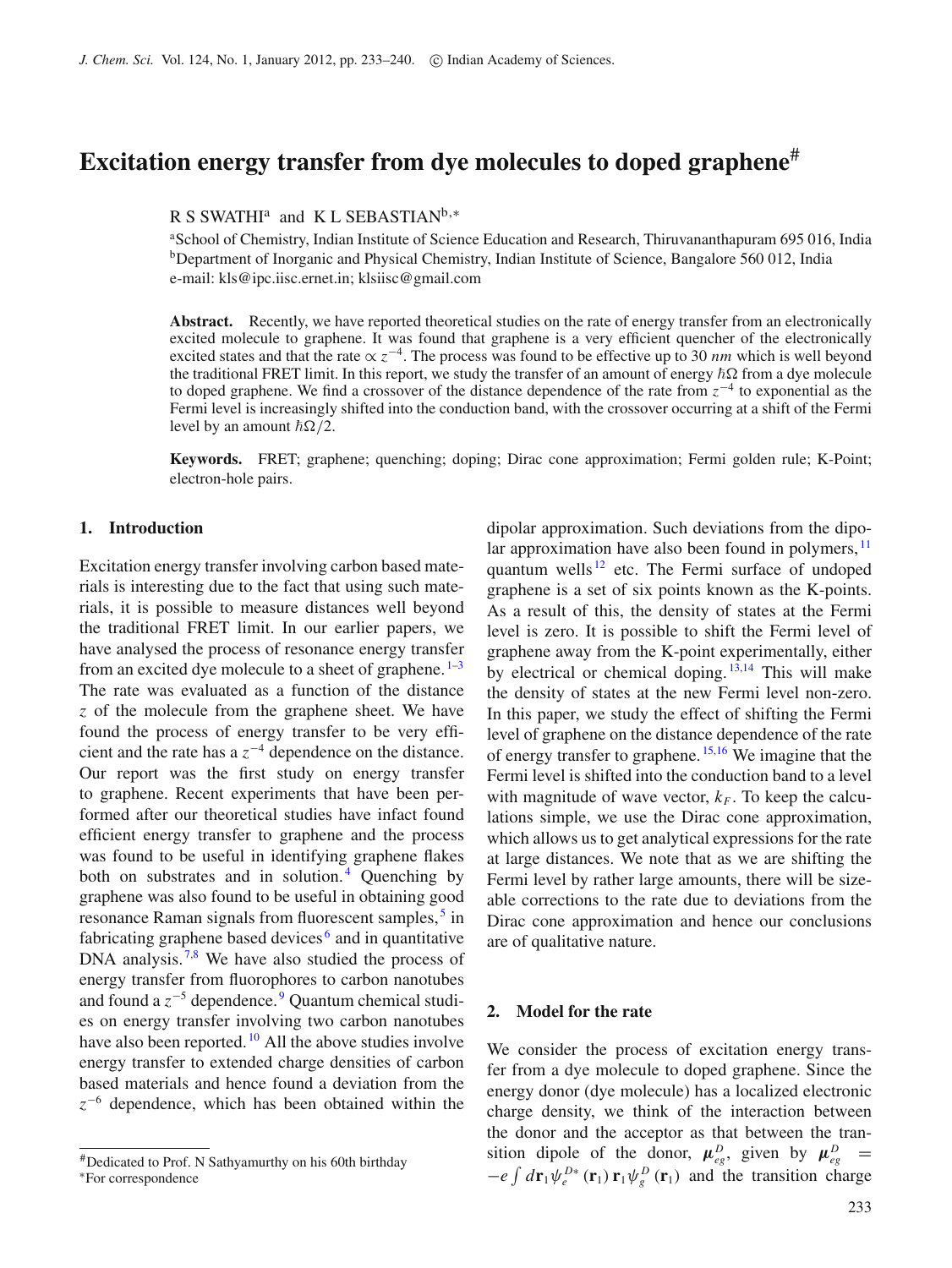density  $\rho(\mathbf{r}_2) = -e\psi_s^{A*}(\mathbf{r}_2)\psi_e^A(\mathbf{r}_2)$  of the acceptor.<sup>[3](#page-7-1)[,9](#page-7-7)</sup> The energy of interaction is given by

<span id="page-1-0"></span>
$$
U = \mu_{eg}^D \cdot \nabla \Phi,\tag{1}
$$

where  $\Phi$  is the electrostatic potential at the point **r** (the position of the donor) due to the charge density  $\rho(\mathbf{r}_2)$ and is given by

<span id="page-1-1"></span>
$$
\Phi(\mathbf{r}) = \frac{1}{4\pi\epsilon} \int d\mathbf{r}_2 \frac{\rho(\mathbf{r}_2)}{|\mathbf{r} - \mathbf{r}_2|}.
$$
 (2)

As a result of energy transfer, an electron in graphene with wave vector  $\mathbf{k}_i$  is excited to a level with wave vector  $\mathbf{k}_f$ . We define  $\mathbf{k}_f = \mathbf{k}_i + \mathbf{q}$ , where  $\mathbf{q} \hbar$  is the momentum transferred to graphene. The rate of energy transfer can be evaluated using the Fermi golden rule and is given by

<span id="page-1-3"></span>
$$
k = \frac{2\pi}{\hbar} \sum_{\mathbf{k}_i} \sum_{\mathbf{q}} |U_{\mathbf{k}_i, \mathbf{q}}|^2 \, \delta \big( E_{\mathbf{k}_i + \mathbf{q}}^+ - E_{\mathbf{k}_i}^- - \hbar \Omega \big), \quad (3)
$$

where  $\hbar\Omega$  is the emission energy of the fluorophore. We use the tight binding wave functions of graphene and evaluate the matrix element (for details, see the References  $1-3$ ) using equations  $(1)$  and  $(2)$  and find it to be

<span id="page-1-2"></span>
$$
U_{\mathbf{k}_i,\mathbf{q}} = \frac{e}{4\epsilon A} \left[ e^{i(\delta_{\mathbf{k}_i+\mathbf{q}} - \delta_{\mathbf{k}_i})} - 1 \right] \mu_{eg}^D \cdot (i\,\hat{\mathbf{q}} + \hat{\mathbf{k}}) e^{-qz} e^{-i\mathbf{q}\cdot\mathbf{X}},\tag{4}
$$

where  $\hat{\mathbf{q}} = \frac{\mathbf{q}}{q}$  is the unit vector in the direction of **q** and  $\hat{\bf k}$  is the unit vector in the *z* direction. We have also used  $\mathbf{r} = (\mathbf{X}, z)$ , with **X** being parallel to the plane of graphene. *A* is the area of the graphene lattice and

$$
\delta_{\mathbf{k}} = \tan^{-1}\left(\frac{k_y}{k_x}\right) = \varphi_{\mathbf{k}},\tag{5}
$$

where  $\varphi_k$  is the angle that the vector **k** makes with the x-axis. We substitute equation [\(4\)](#page-1-2) for the interaction energy into equation [\(3\)](#page-1-3) to get

$$
k = \frac{\pi e^2}{4\hbar \epsilon^2 A^2} \sum_{\mathbf{q}} |\mu_{eg}^D \cdot (i\hat{\mathbf{q}} + \hat{\mathbf{k}})|^2 \exp(-2qz) G(\mathbf{q}), \tag{6}
$$

where

$$
G(\mathbf{q}) = \sum_{\mathbf{k}_i} \left[ 1 - \cos \left( \varphi_{\mathbf{k}_i + \mathbf{q}} - \varphi_{\mathbf{k}_i} \right) \right] \delta \left( E_{\mathbf{k}_i + \mathbf{q}}^+ - E_{\mathbf{k}_i}^- - \hbar \Omega \right).
$$
\n(7)

When the Fermi level of graphene is shifted into the conduction band, the rate of energy transfer has contributions from two different sets of transitions. In the first,  $\mathbf{k}_i$  lies in the valence band with  $0 \leq k_i \leq \infty$  and **k**<sub>*f*</sub> lies in the conduction band with  $k_F < k_f < \infty$ . In the second, both  $\mathbf{k}_i$  and  $\mathbf{k}_f$  lie in the conduction band with  $0 \le k_i \le k_F$  and  $k_F < k_f < \infty$  (see figure [1\)](#page-1-4). The total rate can thus be written as a sum total of both the contributions,  $k = k_1 + k_2$ .  $k_1$  and  $k_2$  are both given by

<span id="page-1-5"></span>
$$
k_j = \frac{\pi e^2}{4\hbar \epsilon^2 A^2} \sum_{\mathbf{q}} |\boldsymbol{\mu}_{eg}^D \cdot (\hat{i}\hat{\mathbf{q}} + \hat{\mathbf{k}})|^2 \exp(-2qz) G_j(\mathbf{q}),
$$
\n(8)

but with differing expressions for  $G_i$  (**q**).

$$
G_1(\mathbf{q}) = \sum_{\mathbf{k_i} \in \text{ valence band}} [1 - \cos (\varphi_{\mathbf{k}_i + \mathbf{q}} - \varphi_{\mathbf{k}_i})] \times \delta (E_{\mathbf{k}_i + \mathbf{q}}^+ - E_{\mathbf{k}_i}^- - \hbar \Omega) \Theta (|\mathbf{k}_i + \mathbf{q}| - k_F).
$$
\n(9)

The theta function is introduced to satisfy the condition,  $k_F < k_f < \infty$ . In a similar fashion,

<span id="page-1-6"></span>
$$
G_2(\mathbf{q}) = \sum_{\mathbf{k_i} \in \text{conduction band}} [1 + \cos (\varphi_{\mathbf{k}_i + \mathbf{q}} - \varphi_{\mathbf{k}_i})]
$$
  
 
$$
\times \delta (E_{\mathbf{k}_i + \mathbf{q}}^+ - E_{\mathbf{k}_i}^+ - \hbar \Omega)
$$
  
 
$$
\times \Theta(|\mathbf{k}_i + \mathbf{q}| - k_F) \Theta (k_F - |\mathbf{k}_i|) . \quad (10)
$$

The two theta functions satisfy the conditions,  $0 \leq k_i \leq$  $k_F$  and  $k_F < k_f < \infty$ . We now evaluate  $G_1(\mathbf{q})$  and  $G_2$  (q), separately. We replace the sum over  $\mathbf{k}_i$  in the expression for  $G_1(\mathbf{q})$  by an integral and use the linear dispersion relation for the energy levels of graphene  $(E_{\mathbf{k}}^{\pm} = \pm v_f k)$  to get

$$
G_1(\mathbf{q}) = \frac{A}{4\pi^2 v_f} \int d\mathbf{k}_i \left[ 1 - \frac{\mathbf{k}_i \cdot (\mathbf{k}_i + \mathbf{q})}{|\mathbf{k}_i| |(\mathbf{k}_i + \mathbf{q})|} \right] \times \delta \left( |\mathbf{k}_i| + |\mathbf{k}_i + \mathbf{q}| - \frac{\hbar \Omega}{v_f} \right) \times \Theta \left( |\mathbf{k}_i + \mathbf{q}| - k_F \right). \tag{11}
$$



<span id="page-1-4"></span>

Figure 1. A schematic of the energy bands, showing the Fermi wave vectors, the initial and the final wave vectors corresponding to excitation energy transfer.  $E_F = v_f k_F$  is the location of the new Fermi level on doping graphene.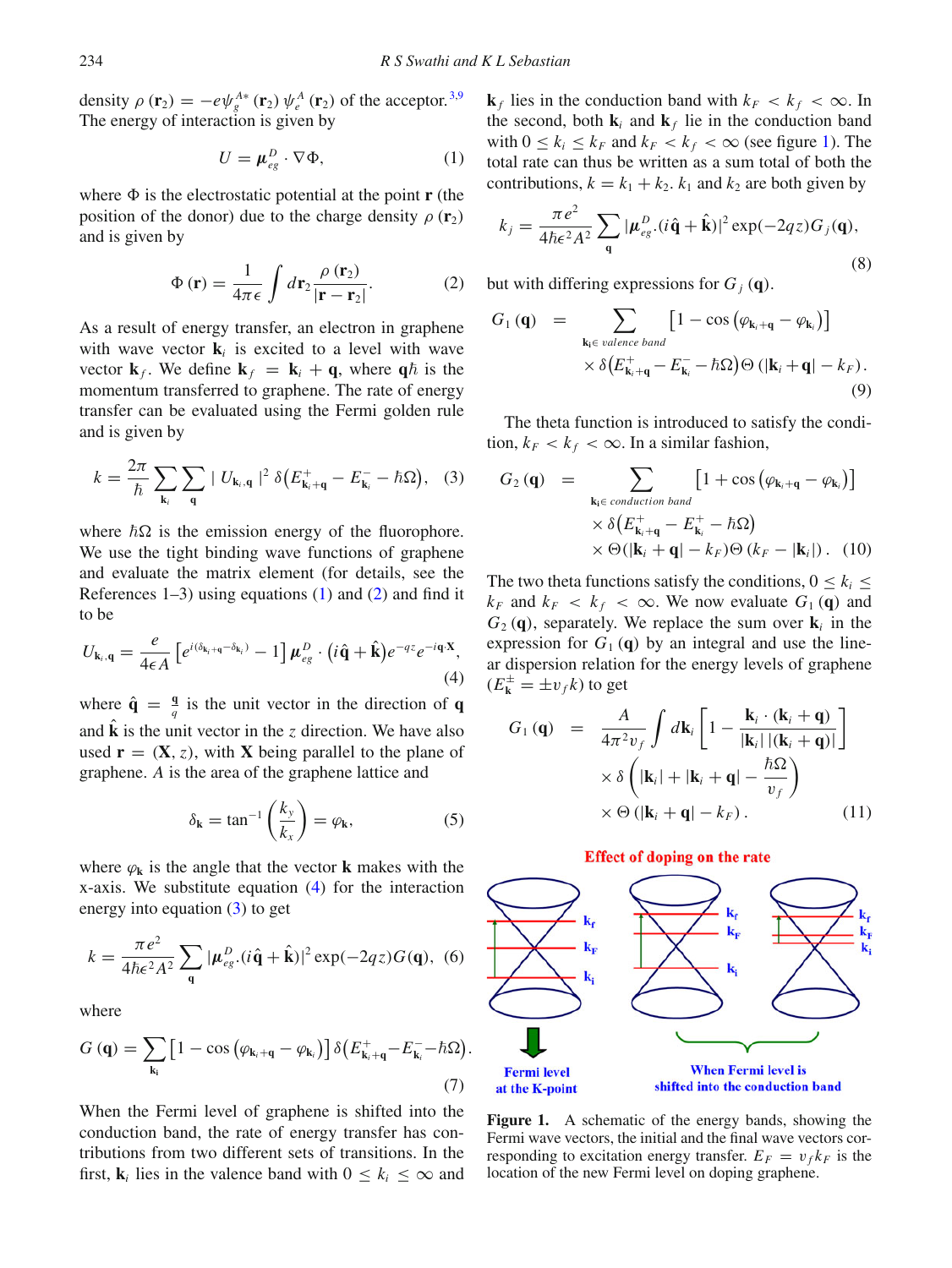Introducing a new variable **k**<sup>*i*</sup> defined by **k**<sup>*i*</sup> = **k**<sub>*i*</sub> +  $\frac{9}{2}$ leads to

$$
G_1(\mathbf{q}) = \frac{A}{4\pi^2 v_f} \int d\mathbf{k}'_i \left[ 1 - \frac{(\mathbf{k}'_i - \frac{\mathbf{q}}{2}) \cdot (\mathbf{k}'_i + \frac{\mathbf{q}}{2})}{|\mathbf{k}'_i - \frac{\mathbf{q}}{2}| |\mathbf{k}'_i + \frac{\mathbf{q}}{2}|} \right] \times \delta \left( |\mathbf{k}'_i - \frac{\mathbf{q}}{2}| + |\mathbf{k}'_i + \frac{\mathbf{q}}{2}| - \frac{\hbar \Omega}{v_f} \right) \times \Theta \left( |\mathbf{k}'_i + \frac{\mathbf{q}}{2}| - k_F \right). \tag{12}
$$

We choose the direction of **q** as the x-axis and then make another change of variable to **r** given by  $\mathbf{r} = \frac{\mathbf{k}'_i}{q/2}$ to get

$$
G_1(\mathbf{q}) = \frac{Aq^2}{16\pi^2 v_f} \int d\mathbf{r} \left[ 1 - \frac{(\mathbf{r} - \hat{\mathbf{i}}) \cdot (\mathbf{r} + \hat{\mathbf{i}})}{|\mathbf{r} - \hat{\mathbf{i}}||\mathbf{r} + \hat{\mathbf{i}}|} \right]
$$

$$
\times \delta \left[ \frac{q}{2} (|\mathbf{r} - \hat{\mathbf{i}}| + |\mathbf{r} + \hat{\mathbf{i}}|) - \frac{\hbar \Omega}{v_f} \right]
$$

$$
\times \Theta \left( \frac{q}{2} |\mathbf{r} + \hat{\mathbf{i}}| - k_F \right). \tag{13}
$$

Using  $\mathbf{r} \equiv (x, y)$ , the above equation can be rewritten as

$$
G_{1}(\mathbf{q}) = \frac{Aq^{2}}{8\pi^{2}v_{f}}\int_{-\infty}^{\infty}dx\int_{0}^{\infty}dy
$$
  

$$
\times \left[1 - \frac{x^{2} + y^{2} - 1}{\sqrt{(x - 1)^{2} + y^{2}}\sqrt{(x + 1)^{2} + y^{2}}}\right]
$$
  

$$
\times \delta \left[\frac{q}{2}\left(\sqrt{(x - 1)^{2} + y^{2}} + \sqrt{(x + 1)^{2} + y^{2}}\right) - \frac{\hbar\Omega}{v_{f}}\right]
$$
  

$$
\times \Theta \left(\frac{q}{2}\sqrt{(x + 1)^{2} + y^{2}} - k_{F}\right).
$$
 (14)

We now change over to elliptic coordinates defined by  $x = \mu v$  and  $y = \sqrt{(\mu^2 - 1)(1 - v^2)}$ . The transformation gives  $dx dy = \frac{\mu^2 - v^2}{\sqrt{(\mu^2 - 1)(1 - v^2)}} d\mu dv$ . With the above transformation, we get

$$
G_1(\mathbf{q}) = \frac{Aq^2}{4\pi^2 v_f} \int_{1}^{\infty} d\mu \int_{-1}^{1} dv \sqrt{\frac{1 - v^2}{\mu^2 - 1}}
$$

$$
\times \delta \left( q\mu - \frac{\hbar \Omega}{v_f} \right) \Theta \left[ \frac{q}{2} (\mu + v) - k_F \right].
$$
(15)

The integral over  $\mu$  can be easily performed to get

$$
G_1(\mathbf{q}) = \frac{Aq^2}{4\pi^2} \frac{\Theta(\hbar\Omega - qv_f)}{\sqrt{(\hbar\Omega)^2 - q^2v_f^2}} \int_{-1}^1 dv\sqrt{1 - v^2} \times \Theta \left[ \frac{q}{2} \left( \frac{\hbar\Omega}{qv_f} + v \right) - k_F \right].
$$
 (16)

The above equation can be rewritten as

$$
G_1(\boldsymbol{q}) = \frac{Aq^2}{4\pi^2} \frac{\Theta(\hbar\Omega - qv_f)}{\sqrt{(\hbar\Omega)^2 - q^2v_f^2}} \Theta \left[ 1 - \frac{2E_F - \hbar\Omega}{qv_f} \right]
$$
  
 
$$
\times \int_{Max[-1, \frac{2E_F - \hbar\Omega}{qv_f}]}^{1} dv \sqrt{1 - v^2}.
$$
 (17)

We now substitute back the above expression into the rate expression of equation [\(8\)](#page-1-5) and convert the sum over *q* to an integral to get

$$
k_1 = \frac{e^2}{64\hbar\epsilon^2\pi^3} \int_0^\infty dq q^3 e^{-2qz} \frac{\Theta(\hbar\Omega - qv_f)}{\sqrt{(\hbar\Omega)^2 - q^2v_f^2}}
$$
  

$$
\Theta \left[1 - \frac{2E_F - \hbar\Omega}{qv_f}\right] \int_{Max[-1, \frac{2E_F - \hbar\Omega}{qv_f}]}^1 dv \sqrt{1 - v^2}
$$
  

$$
\times \int_0^{2\pi} d\theta \left|\mu_{eg}^D \cdot \left(i\hat{q} + \hat{k}\right)\right|^2, \qquad (18)
$$

where  $(q, \theta)$  are the polar coordinates of *q*. After performing the integral over  $\theta$ , we average over all possible orientations of the donor transition dipole (see  $2,3$  $2,3$ ) to get

$$
k_1 = \frac{e^2 \mu_{eg}^2}{48\hbar \epsilon^2 \pi^2} \int_0^\infty dq q^3 e^{-2qz} \frac{\Theta(\hbar \Omega - qv_f)}{\sqrt{(\hbar \Omega)^2 - q^2 v_f^2}}
$$

$$
\Theta \left[ 1 - \frac{2E_F - \hbar \Omega}{qv_f} \right] \int_{Max[-1, \frac{2E_F - \hbar \Omega}{qv_f}]}^1 dv \sqrt{1 - v^2}.
$$
(19)

Evaluation of the integral over  $\nu$  leads to

$$
k_1 = \frac{e^2 \mu_{eg}^2}{96\hbar \epsilon^2 \pi^2} \int_0^\infty dq q^3 e^{-2qz} \frac{\Theta(\hbar \Omega - qv_f)}{\sqrt{(\hbar \Omega)^2 - q^2 v_f^2}}
$$

$$
\Theta \left[ 1 - \frac{2E_F - \hbar \Omega}{qv_f} \right]
$$

$$
\times \left[ \frac{\pi}{2} - \left( u\sqrt{1 - u^2} + \sin^{-1} u \right) \right], \qquad (20)
$$
where *u* is defined by  $u = Max \left[ -1, \frac{2E_F - \hbar \Omega}{qv_f} \right].$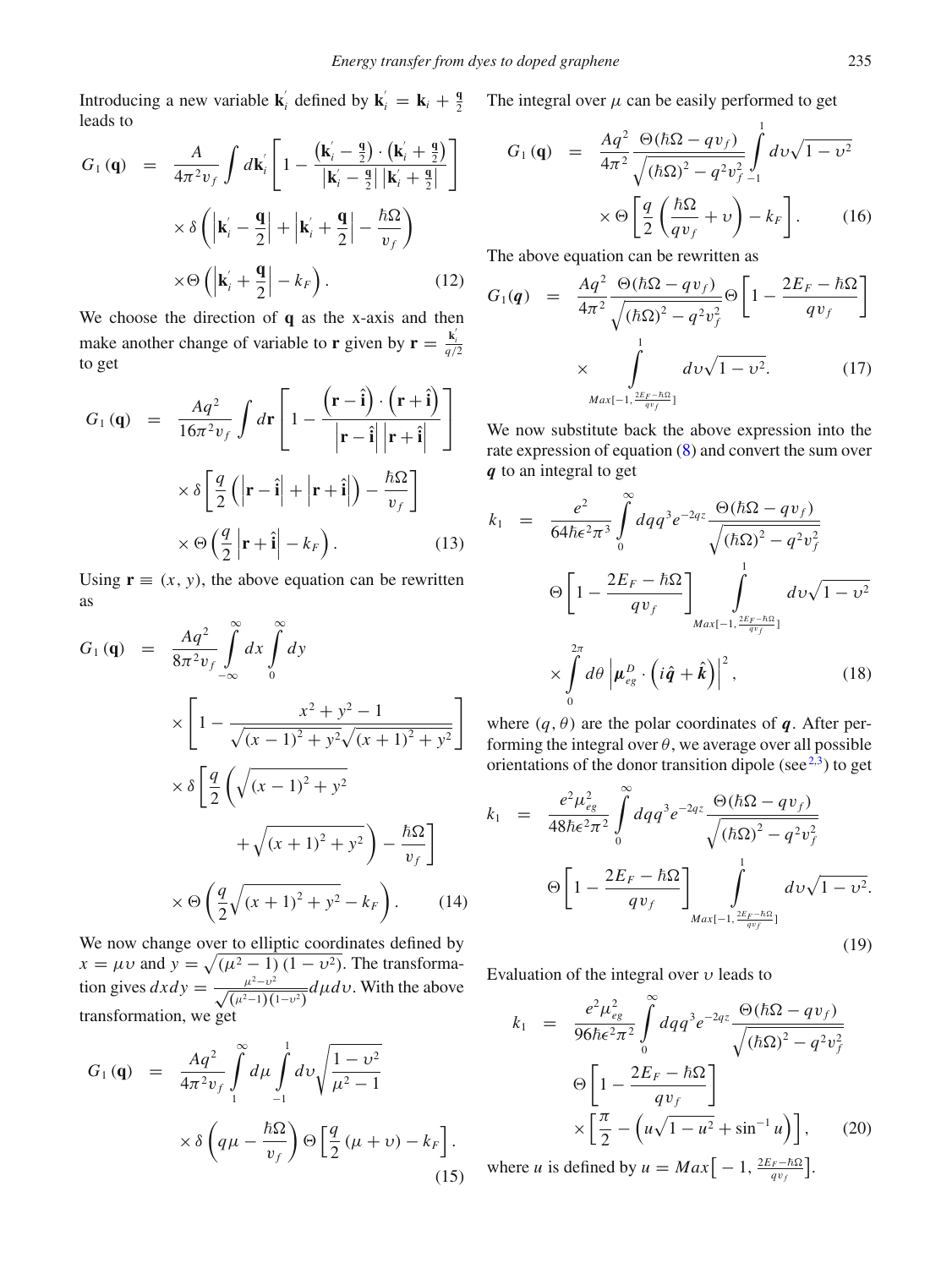We now evaluate  $G_2(q)$ , defined by equation [\(10\)](#page-1-6). Using the same procedure as before, we find that

$$
G_2(\mathbf{q}) = \frac{Aq^2}{4\pi^2 v_f} \int_{1}^{\infty} d\mu \int_{-1}^{1} dv \sqrt{\frac{\mu^2 - 1}{1 - v^2}}
$$

$$
\delta \left( qv - \frac{\hbar \Omega}{v_f} \right) \Theta \left[ \frac{q}{2} (\mu + v) - k_F \right]
$$

$$
\times \Theta \left[ k_F - \frac{q}{2} (\mu - v) \right].
$$
 (21)

The integral over  $\nu$  can be easily performed to get

$$
G_2(\mathbf{q}) = \frac{Aq^2}{4\pi^2} \frac{\Theta(qv_f - \hbar\Omega)}{\sqrt{q^2v_f^2 - (\hbar\Omega)^2}} \int_1^{\infty} d\mu \sqrt{\mu^2 - 1}
$$

$$
\times \Theta \left[ \frac{q}{2} \left( \frac{\hbar\Omega}{qv_f} + \mu \right) - k_F \right]
$$

$$
\times \Theta \left[ k_F - \frac{q}{2} \left( \mu - \frac{\hbar\Omega}{qv_f} \right) \right].
$$
 (22)

The above equation can be rewritten as

$$
G_2(\mathbf{q}) = \frac{Aq^2}{4\pi^2} \frac{\Theta(qv_f - \hbar\Omega)}{\sqrt{q^2v_f^2 - (\hbar\Omega)^2}}
$$
  

$$
\times \int_{Max[1, \frac{2E_F + \hbar\Omega}{qv_f}]}^{ \frac{2E_F + \hbar\Omega}{qv_f}} d\mu \sqrt{\mu^2 - 1}
$$
  

$$
\times \Theta \left[ \frac{2E_F + \hbar\Omega}{qv_f} - 1 \right].
$$
 (23)

Substituting the above expression back into the rate expression of equation [\(8\)](#page-1-5) gives

$$
k_2 = \frac{e^2}{64\hbar\epsilon^2\pi^3} \int_0^\infty dq q^3 e^{-2qz} \frac{\Theta(qv_f - \hbar\Omega)}{\sqrt{q^2v_f^2 - (\hbar\Omega)^2}}
$$

$$
\Theta \left[ \frac{2E_F + \hbar\Omega}{qv_f} - 1 \right] \int_{Max[1, \frac{2E_F - \hbar\Omega}{qv_f}]}^{\frac{2E_F + \hbar\Omega}{qv_f}} d\mu\sqrt{\mu^2 - 1}
$$

$$
\times \int_0^{2\pi} d\theta \left| \mu_{eg}^D \cdot \left(i\hat{\mathbf{q}} + \hat{\mathbf{k}}\right) \right|^2. \tag{24}
$$

The  $\theta$  integral can be performed easily, followed by an averaging over all possible orientations of the donor transition dipole to get

$$
k_2 = \frac{e^2 \mu_{eg}^2}{48\hbar \epsilon^2 \pi^2} \int_0^\infty dq q^3 e^{-2qz} \frac{\Theta(qv_f - \hbar \Omega)}{\sqrt{q^2 v_f^2 - (\hbar \Omega)^2}} \\
\times \Theta \left[ \frac{2E_F + \hbar \Omega}{qv_f} - 1 \right] \int_{Max \left[1, \frac{2E_F + \hbar \Omega}{qv_f} \right]}^{\frac{2E_F + \hbar \Omega}{qv_f}} d\mu \sqrt{\mu^2 - 1}.
$$
\n(25)

The integral over  $\mu$  can be evaluated to get

$$
k_2 = \frac{e^2 \mu_{eg}^2}{96\hbar \epsilon^2 \pi^2} \int_0^\infty dq q^3 e^{-2qz} \frac{\Theta(qv_f - \hbar \Omega)}{\sqrt{q^2 v_f^2 - (\hbar \Omega)^2}}
$$
  
\n
$$
\Theta \left[ \frac{2E_F + \hbar \Omega}{qv_f} - 1 \right]
$$
  
\n
$$
\times \left( -r\sqrt{r^2 - 1} + s\sqrt{s^2 - 1} + \log \left[ r + \sqrt{r^2 - 1} \right] - \log \left[ s + \sqrt{s^2 - 1} \right] \right),
$$
\n(26)

where  $r = Max[1, \frac{2E_F - \hbar\Omega}{qv_f}]$  and  $s = \frac{2E_F + \hbar\Omega}{qv_f}$ . The integrals over  $q$  in the expressions for  $k_1$  and  $k_2$  can be performed numerically, thus getting the total rate of transfer when the Fermi level in graphene is shifted into the conduction band.

#### **3.** Large *z* behaviour of  $k_1$  and  $k_2$

It is easy to analyse the large *z* behaviour of  $k_1$  and  $k_2$ (see the Appendix [A](#page-5-0) for the detailed analysis). When  $E_F \ll \frac{\hbar\Omega}{2}$  and  $z > \frac{v_f}{2\Delta\epsilon}$ , with  $\Delta\epsilon = \frac{\hbar\Omega}{2} - E_F$  and  $\hbar\Omega \gg \Delta\epsilon$ , the long-range behaviour of  $\tilde{k}_1$  is given by equation  $(32)$  of the [A](#page-5-0)ppendix A as

$$
k_1 = \frac{e^2 \mu_{eg}^2}{256\pi \Omega \hbar^2 \epsilon^2 z^4}.
$$
 (27)

In the case when  $E_F > \frac{\hbar\Omega}{2}$  and  $z > \frac{v_f}{4\Delta\epsilon}$ , with  $\hbar\Omega >> \Delta\epsilon,$ 

$$
k_1 = \frac{e^2 \mu_{eg}^2 |\Delta \epsilon|^{3/2}}{96\sqrt{2}\Omega \hbar^2 \epsilon^2 \pi^{3/2} v_f^{3/2} z^{5/2}} e^{\frac{-4|\Delta \epsilon|z}{v_f}},\qquad(28)
$$

as obtained in equation [\(39\)](#page-6-0) of the Appendix [A.](#page-5-0) The major contribution from the  $k_1$  term to the rate comes only when  $E_F < \frac{\hbar \Omega}{2}$  and it has a power law dependence  $(z^{-4})$  on the distance. When  $E_F > \frac{\hbar \Omega}{2}$ , the contribution from  $k_1$  decreases exponentially with  $\zeta$  and hence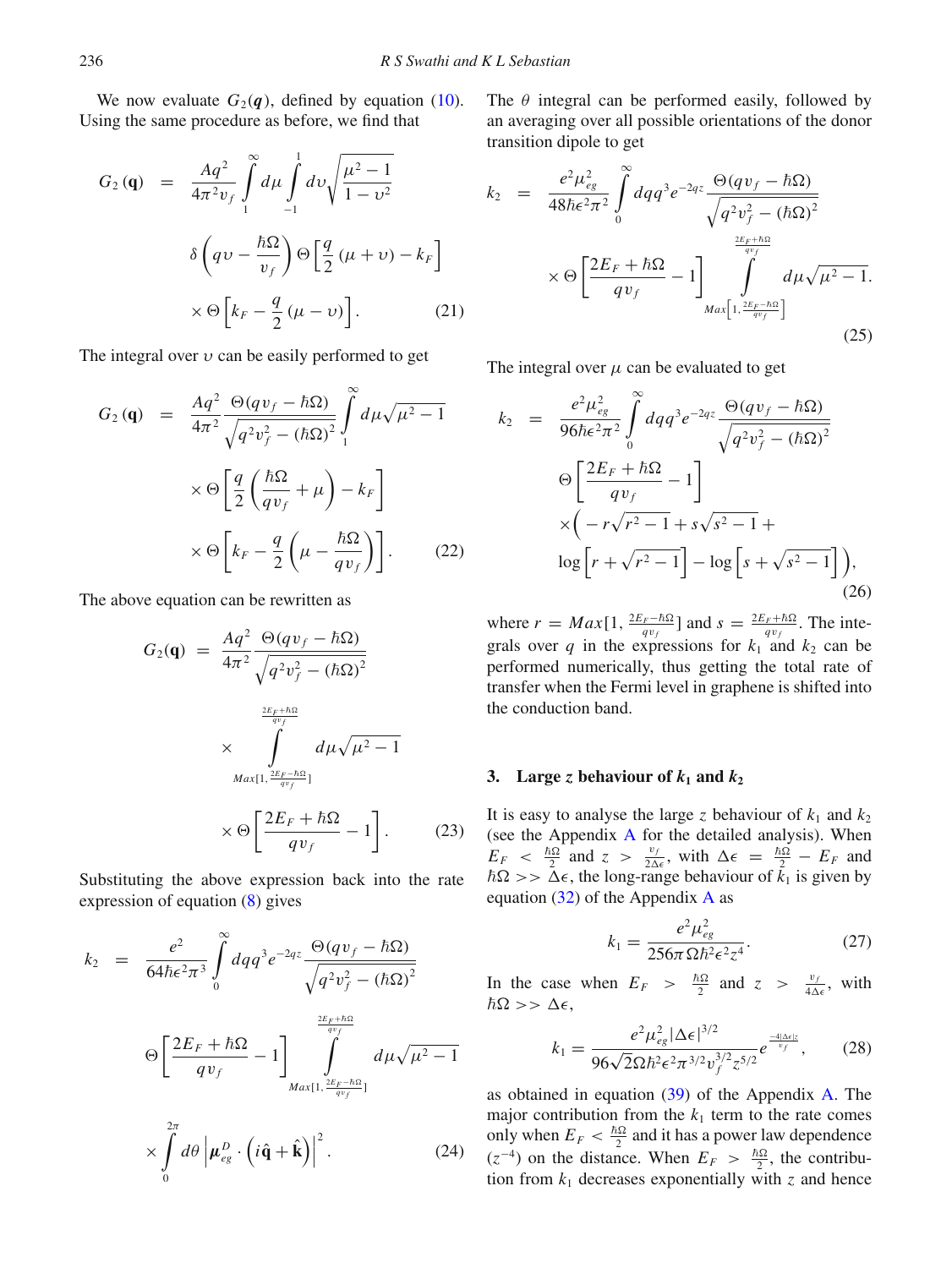is very small. The long-range behaviour of  $k_2$  for both  $E_F < \frac{\hbar \Omega}{2}$  and  $E_F > \frac{\hbar \Omega}{2}$  is given by equations [\(44\)](#page-7-16) and [\(49\)](#page-7-17) of the Appendix  $\overline{B}$  $\overline{B}$  $\overline{B}$  as

$$
k_2 = \frac{1}{192\sqrt{z}} \left[ \frac{e^4 \mu_{eg}^4 \hbar^3 \Omega^5}{\pi^3 \epsilon^4 v_f^7} \right]^{\frac{1}{2}} e^{\frac{-2z \hbar \Omega}{v_f}} \times \left( r \sqrt{r^2 - 1} - \log \left[ r + \sqrt{r^2 - 1} \right] \right), (29)
$$

where  $r = 1 + \frac{2E_F}{\hbar \Omega}$ .

Therefore, the large  $z$  behaviour of  $k_2$  is exponential. Thus, in the case when  $E_F < \frac{\hbar \Omega}{2}$ , the rate of transfer to doped graphene has a power law dependence on the distance (arising from the  $k_1$  term), while when  $E_F > \frac{\hbar \Omega}{2}$ , the rate has an exponential dependence (arising due to both  $k_1$  and  $k_2$  terms). Therefore, as the Fermi level is increasingly shifted into the conduction band, there is a crossover of the distance dependence of the rate from power law to exponential and the crossover occurs over a region of  $E_F$  centred at  $\frac{\hbar \Omega}{2}$ .

#### **4. Results**

We performed numerical calculations for evaluating the rates of energy transfer from a fluorophore to doped graphene. Note that the numerical values of the rates,  $k_1$  and  $k_2$ , obtained using the equations derived in the earlier sections have been multiplied by a factor of 2 to account for the two inequivalent K-points of graphene. We take the emission energy of the fluorophore,  $\hbar\Omega$  to

<span id="page-4-1"></span>

Figure 3. The rate of energy transfer as a function of distance, as the Fermi level is shifted into the conduction band (a closer look at the crossover region). The emission energy of the fluorophore is taken to be  $\hbar \Omega = 2.0 \, eV$ .

be 2.0 *eV*. Such low energy emission has been found in squarylium dyes.<sup>[17](#page-7-18)</sup> We take  $\mu_{ee} = 4.5$  *D*. Figure [2](#page-4-0) shows a plot of the logarithm of the rate as a function of the logarithm of the distance as the Fermi level is shifted increasingly into the conduction band in the range  $0.2 - 2.0$  *eV*. The log-log plot is linear showing that the rate has a power law dependence  $(z^{-4})$  on the distance for  $E_F$  < 1.0 *eV*. After around 1.0 *eV*, there is deviation from linearity in the log-log plot and

<span id="page-4-0"></span>

<span id="page-4-2"></span>--•-- k,  $\cdot \cdot \cdot \mathsf{k}_\flat$  $6.0x10^{12}$ - total rate rate  $(s^1)$  $3.0x10^{12}$  $0.0$  $0.5$  $0.0$  $1.0$  $1.5$  $2.0$  $E_c$  (eV)

Figure 2. The rate of energy transfer as a function of distance, as the Fermi level is shifted into the conduction band. The emission energy of the fluorophore is taken to be  $\hbar\Omega$  = 2.0 *eV*.

**Figure 4.** The rate of energy transfer as a function of the Fermi energy of graphene, at a distance of 10 Å. The figure shows plots of  $k_1$  and  $k_2$  separately along with the total rate of transfer.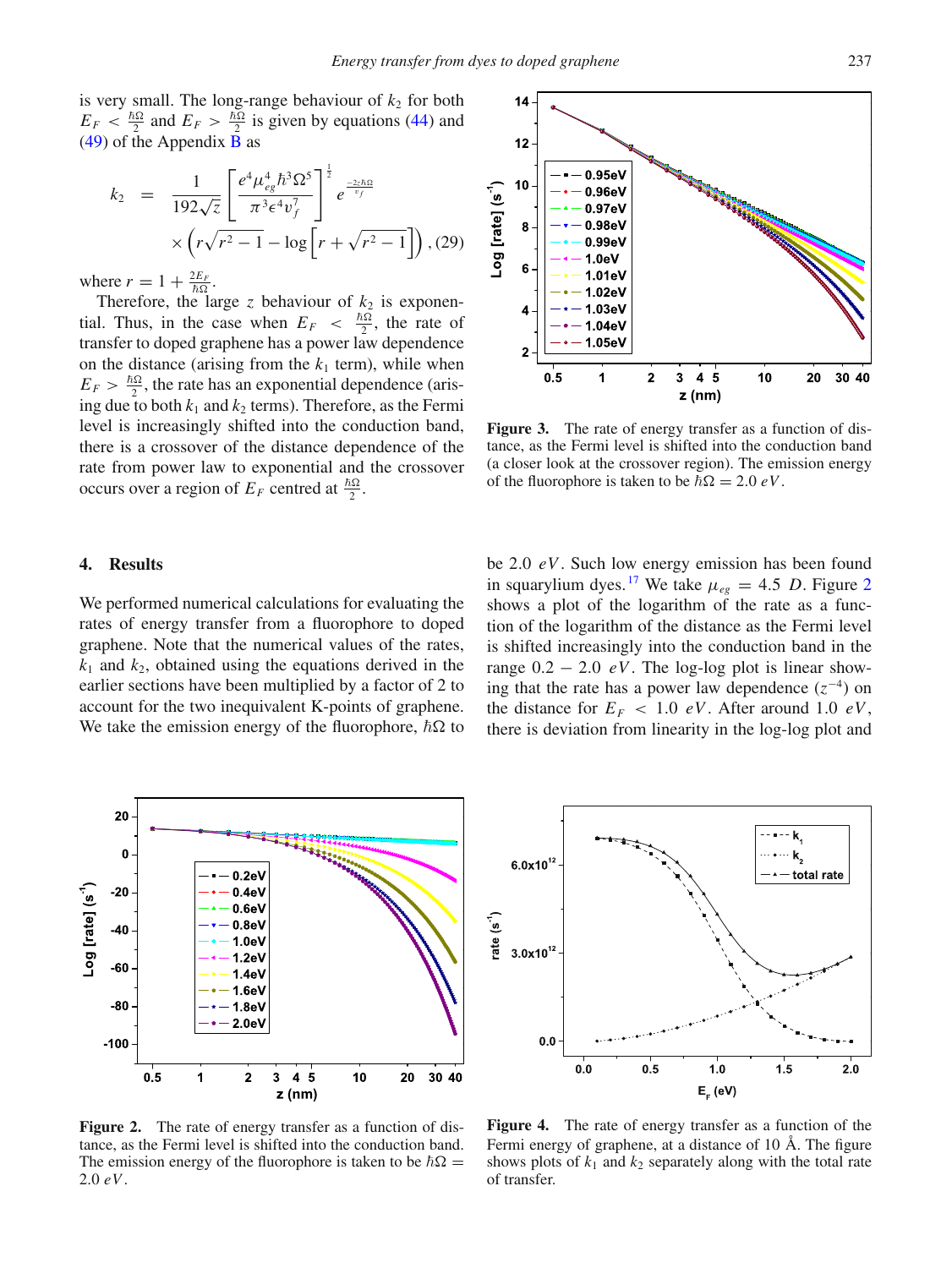the dependence becomes exponential. In order to look into the crossover region more closely, in figure [3,](#page-4-1) we show a plot of the rate as the Fermi level is moved into the conduction band in the range  $0.95 - 1.05 eV$ . This clearly shows that there is a crossover of the distance dependence of the rate from power law to exponential as the Fermi level is increasingly shifted into the conduction band. It should be possible to observe this effect experimentally.

Figure [4](#page-4-2) shows a plot of the  $k_1$  and  $k_2$  terms, and the total rate of transfer as a function of the Fermi energy of graphene at a fixed distance,  $z = 10 \text{ Å}$ . The contribution from the  $k_1$  term decreases as the Fermi level is increasingly shifted into the conduction band, while that from the  $k_2$  term increases. From the figure, it is clear that the total rate is governed mainly by the  $k_1$  term up to the crossover point. Beyond that, the contribution from  $k_1$  term is small and the total rate is governed by the  $k_2$  term. This is clearly a density of states effect.

Finally, we mention a closely related work on energy transfer to graphene that appeared recently after we finished our work,  $15$  wherein the authors consider the process of energy transfer to the electron-hole pairs and the plasmons of graphene.<sup>[18](#page-7-19)</sup> The results obtained  $in^{18}$  are in agreement with our earlier calculations on energy transfer to the electron-hole pairs of undoped graphene $1-3$  $1-3$  and current calculations on transfer to the electron-hole pairs of doped graphene. [15](#page-7-13)[,16](#page-7-14) However, they also study the possibility of collective excitations in graphene (plasmonic excitations), as a result of energy transfer.

#### **5. Conclusions**

We have studied the process of energy transfer from a fluorophore to doped graphene. We have analysed the distance dependence of the rate of transfer as the Fermi level of graphene is shifted away from the K-point into the conduction band. We find a crossover of the dependence from power law (*z*<sup>−</sup>4) to exponential as the Fermi level is increasingly moved into the conduction band. The point of crossover is at a shift of the Fermi level by  $\hbar\Omega/2$ .

#### **Acknowledgements**

RSS acknowledges the Council of Scientific and Industrial Research (CSIR), India and Bristol-Myers-Squibb Fellowship for financial support. The work of KLS was supported by the J C Bose Fellowship of the Department of Science and Technology (DST), India.

## <span id="page-5-0"></span>**Appendix A**

#### *Behaviour of rate constant, k*<sup>1</sup>

We first look at  $k_1$ . We consider two separate cases.

1. Case I: We consider the case where  $E_F$  is close to  $\frac{\hbar\Omega}{2}$ , but less than it. We put  $\Delta \epsilon = \frac{\hbar\Omega}{2} - E_F$ .  $k_1$  is then given by

<span id="page-5-2"></span>
$$
k_1 = \frac{e^2 \mu_{eg}^2}{48\hbar \epsilon^2 \pi^2} \int_0^\infty dq q^3 e^{-2qz} \frac{\Theta(\hbar \Omega - qv_f)}{\sqrt{(\hbar \Omega)^2 - q^2 v_f^2}} \times \Theta \left[1 + \frac{2\Delta \epsilon}{qv_f}\right]_{\text{Max}\{-1, -\frac{2\Delta \epsilon}{qv_f}\}} d\upsilon \sqrt{1 - \upsilon^2}.
$$
\n(30)

As  $\Delta \epsilon > 0$ ,  $\Theta \left[ 1 + \frac{2\Delta \epsilon}{qv_f} \right] = 1$ . For  $z > \frac{v_f}{2\Delta \epsilon}$ , the major contribution to the above integral is from  $q \in$  $(0, \frac{\Delta \epsilon}{v_f})$ . In this range,

$$
\int_{Max[-1,-\frac{2\Delta\epsilon}{qv_1}]}^{1} dv \sqrt{1-v^2} = \int_{-1}^{1} dv \sqrt{1-v^2} = \frac{\pi}{2}.
$$
\n(31)

If  $\frac{\hbar\Omega}{2} >> \Delta\epsilon$ , then, in this range,  $(\hbar\Omega)^2 - q^2v_f^2 \simeq$  $(\hbar \Omega)^2$  and the integral in equation [\(30\)](#page-5-2) may be approximated as

<span id="page-5-1"></span>
$$
k_1 = \frac{e^2 \mu_{eg}^2}{96\pi \hbar^2 \epsilon^2 \Omega} \int_0^\infty dq q^3 e^{-2qz} = \frac{e^2 \mu_{eg}^2}{256\pi \Omega \hbar^2 \epsilon^2 z^4}.
$$
\n(32)

2. Case II: We now consider the case  $E_F > \frac{\hbar \Omega}{2}$ . Hence,  $\frac{\hbar\Omega}{2} - E_F = - |\Delta \epsilon|$ . Then,

$$
k_1 = \frac{e^2 \mu_{eg}^2}{48\hbar \epsilon^2 \pi^2} \int_0^\infty dq q^3 e^{-2qz} \frac{\Theta(\hbar \Omega - qv_f)}{\sqrt{(\hbar \Omega)^2 - q^2 v_f^2}} \times \Theta \left[1 - \frac{2 |\Delta \epsilon|}{qv_f}\right] \int_{Max[-1, \frac{2|\Delta \epsilon|}{qv_f}]}^1 dv \sqrt{1 - v^2}.
$$
\n(33)

For large  $z(z)$   $\frac{v_f}{4|\Delta\epsilon|}$ , this may be approximated as

$$
k_1 = \frac{e^2 \mu_{eg}^2}{48\hbar \epsilon^2 \pi^2} \int_{\frac{2|\Delta\epsilon|}{v_f}}^{\infty} dq q^3 e^{-2qz} \frac{\Theta(\hbar \Omega - qv_f)}{\sqrt{(\hbar \Omega)^2 - q^2 v_f^2}} \times \int_{\frac{2|\Delta\epsilon|}{qv_f}}^1 dv \sqrt{1 - v^2}.
$$
 (34)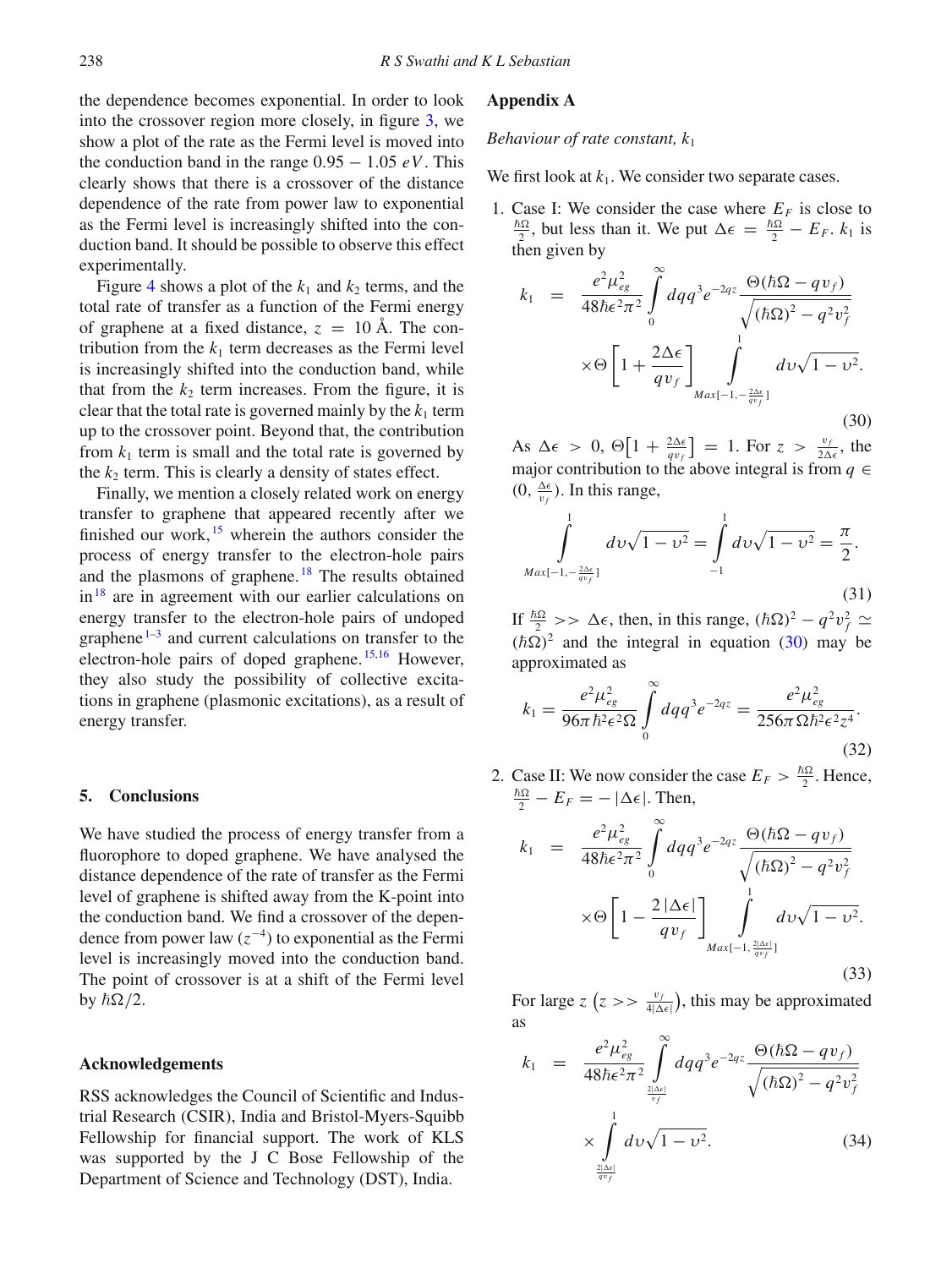For *z* such that  $\frac{4|\Delta \epsilon|z}{v_f}$  >> 1, in the above integral over  $q$ , the contribution is from  $q$  in the vicinity of  $\frac{2|\Delta\epsilon|}{v_f}$ . We now change the variable of integration from *q* to *y* defined by  $q = \frac{2|\Delta \epsilon| y}{v_f}$ . Using the above transformation,  $k_1$  is given by

$$
k_1 = \frac{e^2 \mu_{eg}^2 |\Delta \epsilon|^4}{3\hbar \epsilon^2 \pi^2 v_f^4} \int\limits_{1}^{\infty} dy y^3 e^{\frac{-4|\Delta \epsilon| y}{v_f}}
$$
  

$$
\times \frac{\Theta(\hbar \Omega - 2 |\Delta \epsilon| y)}{\sqrt{(\hbar \Omega)^2 - 4 |\Delta \epsilon|^2 y^2}} \int\limits_{\frac{1}{y}}^{1} dv \sqrt{1 - v^2}.
$$
 (35)

Now, the major contribution to the above integral comes from values of  $y \approx 1$ . If y is close to unity,

$$
\int_{\frac{1}{y}}^{1} dv \sqrt{1 - v^2} \simeq \frac{2\sqrt{2}}{3} \left(\frac{y - 1}{y}\right)^{3/2}.
$$
 (36)

Hence,

$$
k_1 \simeq \frac{2\sqrt{2}e^2\mu_{eg}^2|\Delta\epsilon|^4}{9\hbar\epsilon^2\pi^2v_f^4} \int\limits_{1}^{\infty} dy y^{3/2} (y-1)^{3/2} e^{\frac{-4|\Delta\epsilon|zy}{v_f}}
$$

$$
\times \frac{\Theta(\hbar\Omega - 2|\Delta\epsilon|y)}{\sqrt{(\hbar\Omega)^2 - 4|\Delta\epsilon|^2 y^2}}.
$$
(37)

For  $\frac{\hbar\Omega}{2}$  >>  $|\Delta\epsilon|$  and *y* in the vicinity of 1,  $\Theta(\hbar\Omega 2 |\Delta \epsilon| y$  = 1 and  $\sqrt{(\hbar \Omega)^2 - 4 |\Delta \epsilon|^2 y^2} \simeq \hbar \Omega$ . The integral over *y* can now be evaluated to get:

$$
k_1 \simeq \frac{e^2 \mu_{eg}^2 |\Delta \epsilon|^2}{48\sqrt{2}\Omega \hbar^2 \epsilon^2 \pi^2 v_f^2 z^2} e^{\frac{-2|\Delta \epsilon|z}{v_f}} K_2 \left(\frac{2|\Delta \epsilon|z}{v_f}\right). \tag{38}
$$

For large values of *z*, the asymptotic form of the Bessel function  $K_2\left(\frac{2|\Delta\epsilon|z}{v_f}\right)$  is given by  $K_2\left(\frac{2|\Delta\epsilon|z}{v_f}\right) \simeq$  $\sqrt{\frac{\pi v_f}{4|\Delta\epsilon|z}}e^{\frac{-2|\Delta\epsilon|z}{v_f}}$ . Therefore, we get

<span id="page-6-0"></span>
$$
k_1 \simeq \frac{e^2 \mu_{eg}^2 |\Delta \epsilon|^{3/2}}{96\sqrt{2}\Omega \hbar^2 \epsilon^2 \pi^{3/2} v_f^{3/2} z^{5/2}} e^{\frac{-4|\Delta \epsilon| z}{v_f}}.
$$
 (39)

## <span id="page-6-1"></span>**Appendix B**

#### *Behaviour of rate constant,*  $k<sub>2</sub>$

We now analyse  $k_2$ . As before, we consider two separate cases.

1. Case I: We consider the case  $E_F < \frac{\hbar \Omega}{2}$ . Therefore,  $2E_F - \hbar \Omega < 0$  and hence  $k_2$  is given by

$$
k_2 = \frac{e^2 \mu_{eg}^2}{48\hbar \epsilon^2 \pi^2} \int_0^\infty dq q^3 e^{-2qz} \frac{\Theta(qv_f - \hbar \Omega)}{\sqrt{q^2 v_f^2 - (\hbar \Omega)^2}} \times \int_1^{\frac{2E_F + \hbar \Omega}{qv_f}} d\mu \sqrt{\mu^2 - 1} \Theta \left[ \frac{2E_F + \hbar \Omega}{qv_f} - 1 \right].
$$
\n(40)

Using the two theta functions in the above expression,  $k_2$  can be written as

$$
k_2 = \frac{e^2 \mu_{eg}^2}{48\hbar \epsilon^2 \pi^2} \int_{\frac{\hbar \Omega}{v_f}}^{\frac{2E_F + \hbar \Omega}{v_f}} dq \frac{q^3 e^{-2qz}}{\sqrt{q^2 v_f^2 - (\hbar \Omega)^2}}
$$

$$
\times \int_{1}^{\frac{2E_F + \hbar \Omega}{qv_f}} d\mu \sqrt{\mu^2 - 1}.
$$
(41)

We now make a change of the variable of integration from *q* to *x* defined by  $q = \frac{\hbar \Omega}{v_f} + x$ . Using this transformation,  $k_2$  can be written as

$$
k_2 = \frac{e^2 \mu_{eg}^2}{48\hbar \epsilon^2 \pi^2} e^{\frac{-2z\hbar\Omega}{v_f}} \int_0^{\frac{2E_F}{v_f}} dx \frac{\left(\frac{\hbar\Omega}{v_f} + x\right)^3 e^{-2zx}}{\sqrt{x^2 v_f^2 + 2\hbar \Omega v_f x}}
$$

$$
\times \int_1^{\frac{2E_F + \hbar\Omega}{xv_f + \hbar\Omega}} d\mu \sqrt{\mu^2 - 1}.
$$
(42)

For large values of *z*, in the above integral over *x*, because of the presence of *e*<sup>−</sup>2*zx* term, only small values of *x* are important. Therefore, for small values of *x*, the above expression can be simplified to get

$$
k_2 = \sqrt{\frac{e^4 \mu_{eg}^4 \hbar^3 \Omega^5}{\pi^4 \epsilon^4 v_f^7}} \frac{e^{\frac{-2z\hbar\Omega}{v_f}}}{48\sqrt{2}} \int_{1}^{1 + \frac{2E_F}{\hbar\Omega}} d\mu \sqrt{\mu^2 - 1} \times \int_{0}^{\frac{2E_F}{v_f}} dx \frac{e^{-2zx}}{\sqrt{x}}.
$$
 (43)